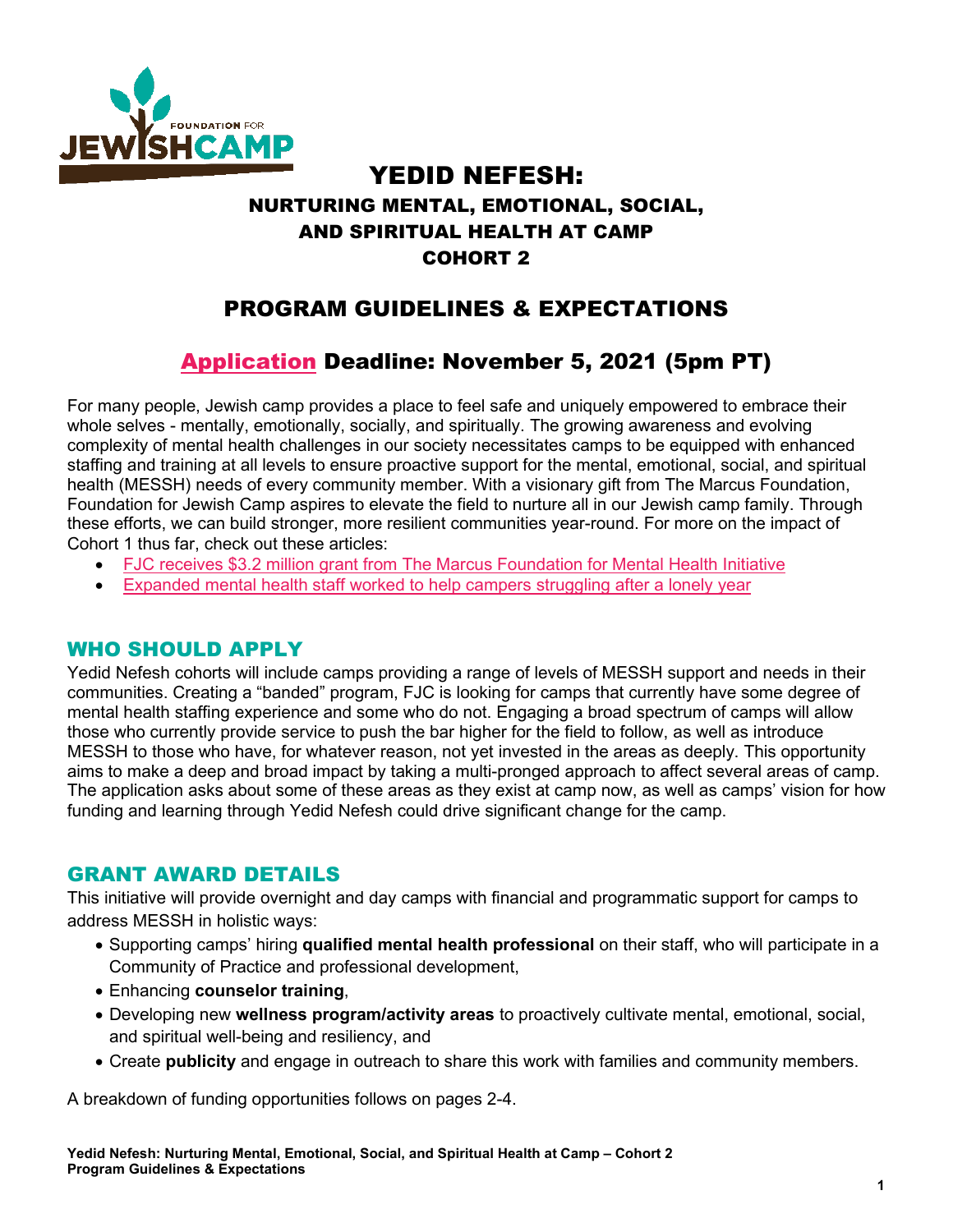#### Qualified Professional Staffing: \$20,000 over three years

- **\$7,500** in year one and year two
- **\$5,000** in year three

Each camp will be required to hire a **qualified mental health professional.** In addition to being the primary mental health expert, they will be able to work on interpersonal group dynamics, bullying, socialemotional learning, and more. This individual should become part of the camp community to be able to provide a depth of resources to impact all staff and campers.

This individual should *ideally*:

- Hold a graduate-level or higher degree in a mental health field. Including, but not limited to: social work, mental health counseling, psychology, youth psychiatry, family therapist, etc.
- Have at least 3-5 years of post-graduate work experience in a related field.
- Have prior experience working with camp and/or relevant recreation and/or youth work.
- Be fully immersed in camp life for the full summer (residing at overnight camp, or, if a day camp, be fully involved each day).
- Have a significant role in pre-camp staff orientation, ongoing staff training opportunities, and actively participate in camper/staff intake and onboarding prior to the summer, reviewing forms and either lead or be involved in family/parent/staff communication in relation to mental health. This will require the individual to be available prior to the summer with hours negotiated between the camp and individual.
- Have direct line access to the Camp Director on issues related to mental health.
- Commit to working at camp for *at least* the duration of the program (approximately February 2022 - September 2024), though ideally this would be the start of a longer-term employment and relationship between the mental health professional and the camp organization.
- Agree to participate in the Community of Practice program, including 2-4 virtual gatherings and one in-person gathering per year.\* FJC will work with camps to ensure the COP addresses relevant and timely topics, encouraging a peer network of professionals and developing shared resources. (\**No in-person gatherings are anticipated prior to Fall 2022 dependent upon COVID safety protocols at that time.*)
- Submit ongoing reports to FJC throughout the summer via an online portal.

This mental health professional will be referred to within the program as the "Yedid Nefesh Fellow." Resources for job titles and descriptions (please consult with FJC if you have questions regarding qualifications or licensure):

- [Sample Job Descriptions from Yedid Nefesh Cohort 1](https://drive.google.com/drive/u/2/folders/1MXoAqaAr5QgfRk-Qq95OpbiWuuvFbX33)
- Your MESSH [Professional: Making Decisions for Success](https://www.acacamps.org/resource-library/camping-magazine/your-mesh-professional-making-decisions-success) (American Camp Association)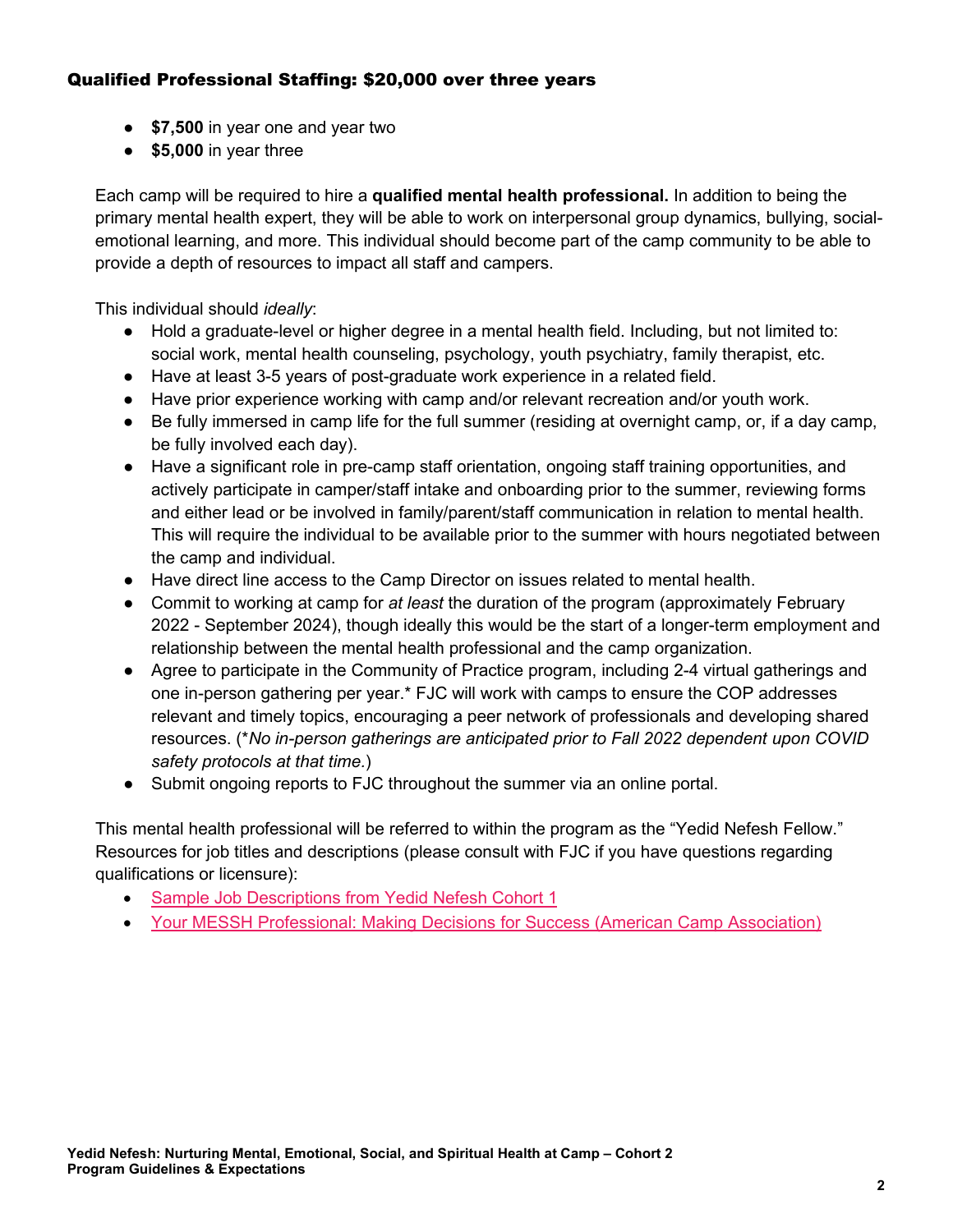#### Counselor & Frontline Staff Training: \$2,000 each year

Each camp receives a yearly stipend to support enhanced mental health training for counselors and frontline staff. This can take place **both pre-camp and ongoing throughout the summer.** An essential skill set for staff at all levels is a foundation for understanding mental health, related challenges, and strategies for working with campers and peers. Moreover, it destigmatizes and elevates awareness and encourages staff to be more comfortable and open to discussing mental health.

Camps need not commit to multiple years of the same training, nor must they provide the same training to staff at all levels and responsibilities (i.e. unit heads might receive different training from specialists). ALL camp staff should receive some sort of training around mental, emotional, social, and spiritual health and well-being at camp – including protocols in crises and who to turn to.

#### Program & Activity Area Support: *Matching Grant* up to \$1,500 each year

One-to-one *matching* funds will provide each camp the opportunity to create and invest in **new wellness programs and activity options** to proactively encourage mental, emotional, social, and spiritual health, well-being, and resiliency. Some examples include: mindfulness meditation, yoga, or journaling.

Creating new physical spaces to support well-being such as sensory gardens, chill zones, etc. will also be considered, however, their use must detail a programmatic framework that supports the goal of these funds. This funding may *not* be used for research purposes or permit fees. A camp's portion may go towards educator/specialist salary, however the matching funds should be towards sustainable items, such as materials or capital projects.

While being adaptable, camps should consider long-term vision to create a strong foundation for *sustainable programming* to last beyond the three-year program. The project(s) may be the same across years in the cohort, but there should be a sense of growth and enhancement of the program.

#### Outreach & Marketing: \$500 each year

Camps will receive a subsidy to offset the cost of **new outreach, marketing, and/or public relations materials and activities** to share the MESSH-related work your camp is doing. FJC will provide consulting, marketing resources, and MESSH-related language best practices will be available. This funding will help camps normalize conversations with current and prospective camp families as well as help destigmatize communal conversations. [Some ideas from Cohort 1 camps can be found in this PDF.](https://foundationforjewishcamp.sharepoint.com/:b:/s/FJCHome/ImmersiveExperience/ESOlfn-hVwBEpGBbsyX78MUBLFewyEAdw5b645UzqAM-PA?e=9y3iSR)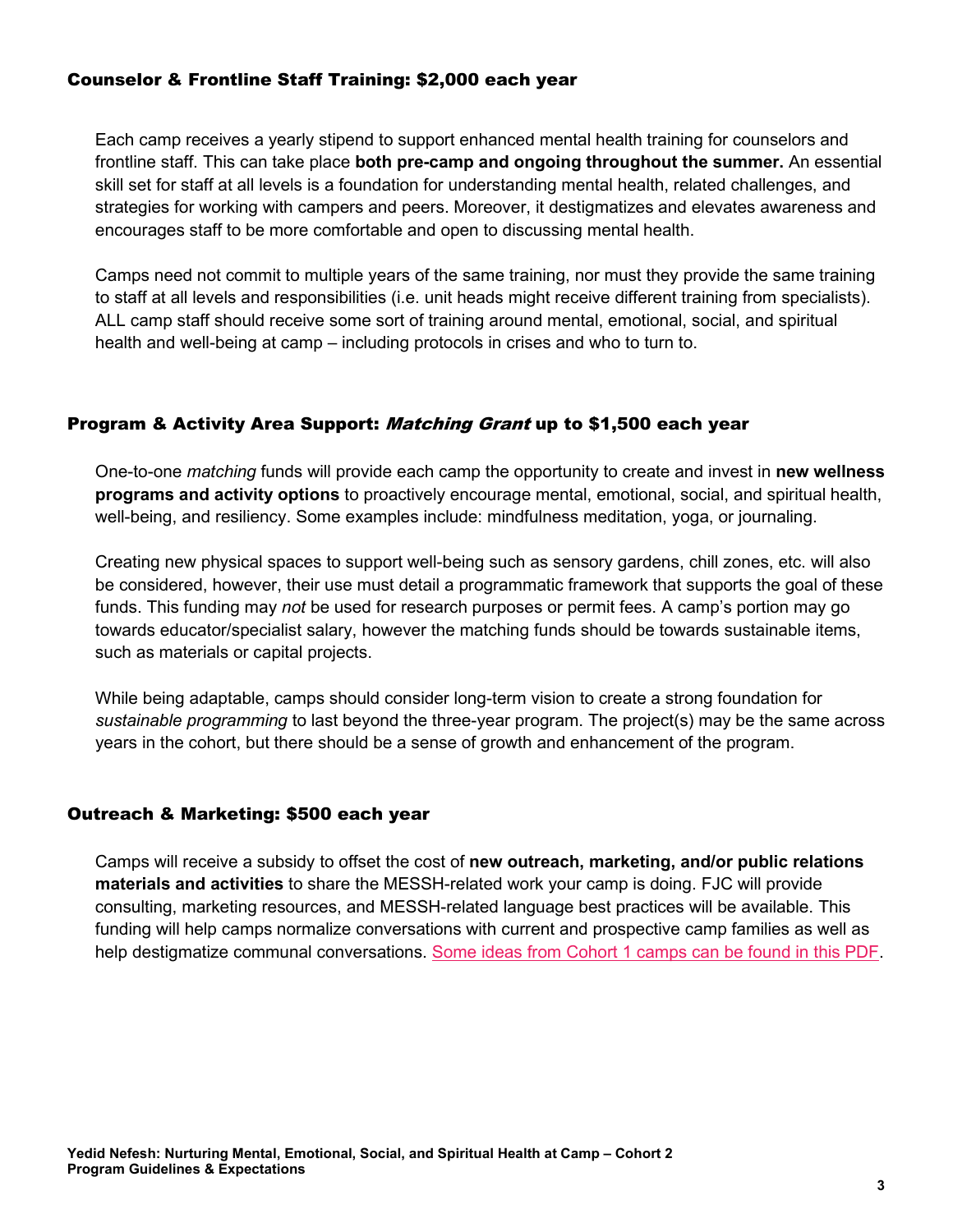## FUNDING DETAILS

Funding will be released to camps upon submission of all reporting requirements (midyear and postsummer), twice each year as follows:

Each Spring (starting in 2022):

- 70% of the staffing subsidy
- 100% of the counselor training subsidy
- 100% of the marketing subsidy

Each Fall (starting in 2022):

- 30% of the staffing subsidy
- One-to-one matching grant for MESSH and wellness program/activity area expenses

All payments will be made directly to the camp, not to individuals or to vendors. All payments are in US Dollars. The total awarded to a camp over the course of the three-year cohort program could be **approximately \$32,000** in addition to funding to cover professional development participation.

Camps are expected to be **dedicated to increasing fundraising and planning to sustain the work** catalyzed by participating in this program, including the support of a mental health professional at camp. FJC expects each camps' professional leadership team, lay leadership (i.e. Board of Directors), parent organization or movement (if applicable), and community will be impacted and involved at various stages.

## DATA REPORTING & EVALUATION

FJC is committed to accurately collecting and using data to improve programs, report on the growth of the field, and to help communicate the power of Jewish camp. Participating camps agree to support any and all of FJC's efforts to evaluate program impact and collect data, including yearly participation in the Camp Census.

All participating camps will be asked to submit reflection reports at the end of each summer to gauge impact on each aspect of this grant. The Camp Director, in connection with other leadership staff, will ultimately be responsible for submitting this yearly report. The camp's mental health professional will be expected to submit weekly reports during the summer through a live-tracking portal. These **confidential reports** will support learning about mental health-related trends by camp, region, and field-wide. No individuals' names will be collected, rather, data is a summation of interactions and categories of intervention.

Camps are strongly encouraged to participate in both the [Camper Satisfaction Insights \(CSI\) and Staff](https://jewishcamp.org/camp-professionals/adaptive-talent/satisfaction-insights/)  [Satisfaction Insights \(SSI\) surveys](https://jewishcamp.org/camp-professionals/adaptive-talent/satisfaction-insights/) during each year of the program. The data collected from these surveys will assist in evaluating the impact of this program.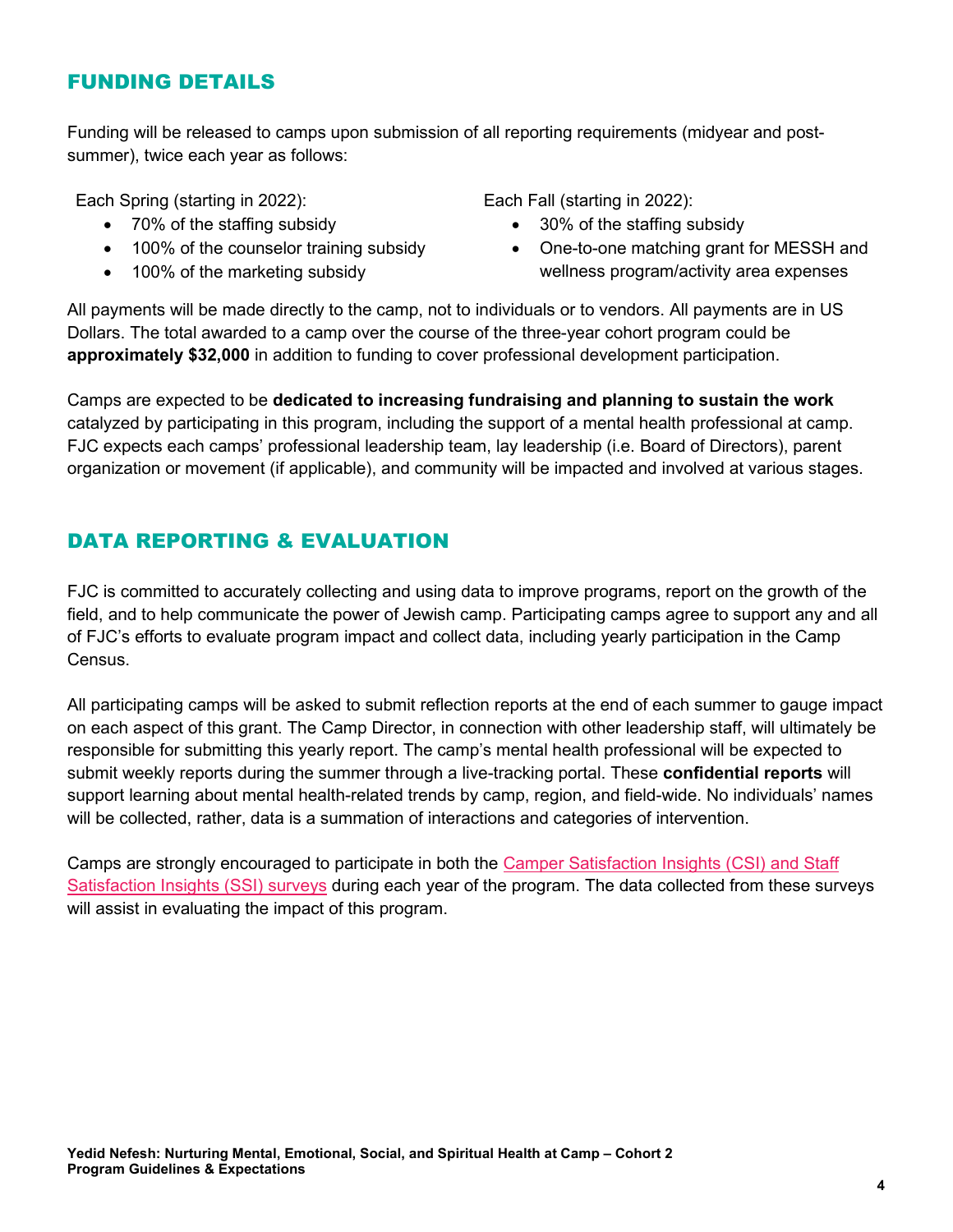# CAMP PARTICIPATION PROCESS AND TIMELINE

Please thoroughly review ALL of the following dates and details related to participation through the first year of the three-year cohort program. Additional timeline details will be released as applicable.

| <b>DATE</b>                     | <b>EVENT</b>                                                                                                                                                                                               |  |
|---------------------------------|------------------------------------------------------------------------------------------------------------------------------------------------------------------------------------------------------------|--|
| <b>NOVEMBER 5, 2021</b>         | Camp application deadline                                                                                                                                                                                  |  |
| MID DECEMBER 2021               | Award status notifications sent                                                                                                                                                                            |  |
| DECEMBER 2021-<br>FEBRUARY 2022 | Camps recruit and hire qualified Mental Health Professionals                                                                                                                                               |  |
| JANUARY 2022                    | Community of Practice Gathering for Returning/Continuing Mental Health<br>Professionals (those who've worked at camps previously)                                                                          |  |
| FEBRUARY 1, 2022                | Deadline for camps to submit details about their Mental Health Professional                                                                                                                                |  |
| <b>MARCH 2022</b>               | First Community of Practice gathering (Mental Health Professional)                                                                                                                                         |  |
| <b>APRIL 2022</b>               | Virtual gathering for Cohort (Director and Mental Health professional)<br>Director submits pre-summer report with program implementation plan                                                              |  |
| MAY 2022                        | Camps receive first payment (distributed each Spring)                                                                                                                                                      |  |
| <b>SUMMER 2022</b>              | Camps host a site visit from FJC staff<br>Mental Health Professionals submit weekly reports via online portal system<br>Distribute Satisfaction Insight surveys to families and staff (at end of sessions) |  |
| <b>EARLY FALL 2022</b>          | Camp leadership and mental health professional each submit yearly reflection<br>report<br><b>Complete FJC Camp Census</b>                                                                                  |  |
| MID-FALL 2022                   | Camps receive second yearly payment (distributed each Fall)                                                                                                                                                |  |
| LATE FALL 2022                  | Community of Practice gathering / Next program year begins!                                                                                                                                                |  |
| DECEMBER 2022                   | IN-PERSON Community of Practice gathering at FJC's Leaders Assembly<br>(Atlanta, GA)                                                                                                                       |  |

 $JEMISM$ <sub>and</sub> M<sub>and</sub>al, Emotional, Social, and Spiritual Health at Camp – Cohort 2

**Program Guidelines** 

**FOUNDATION FOR**